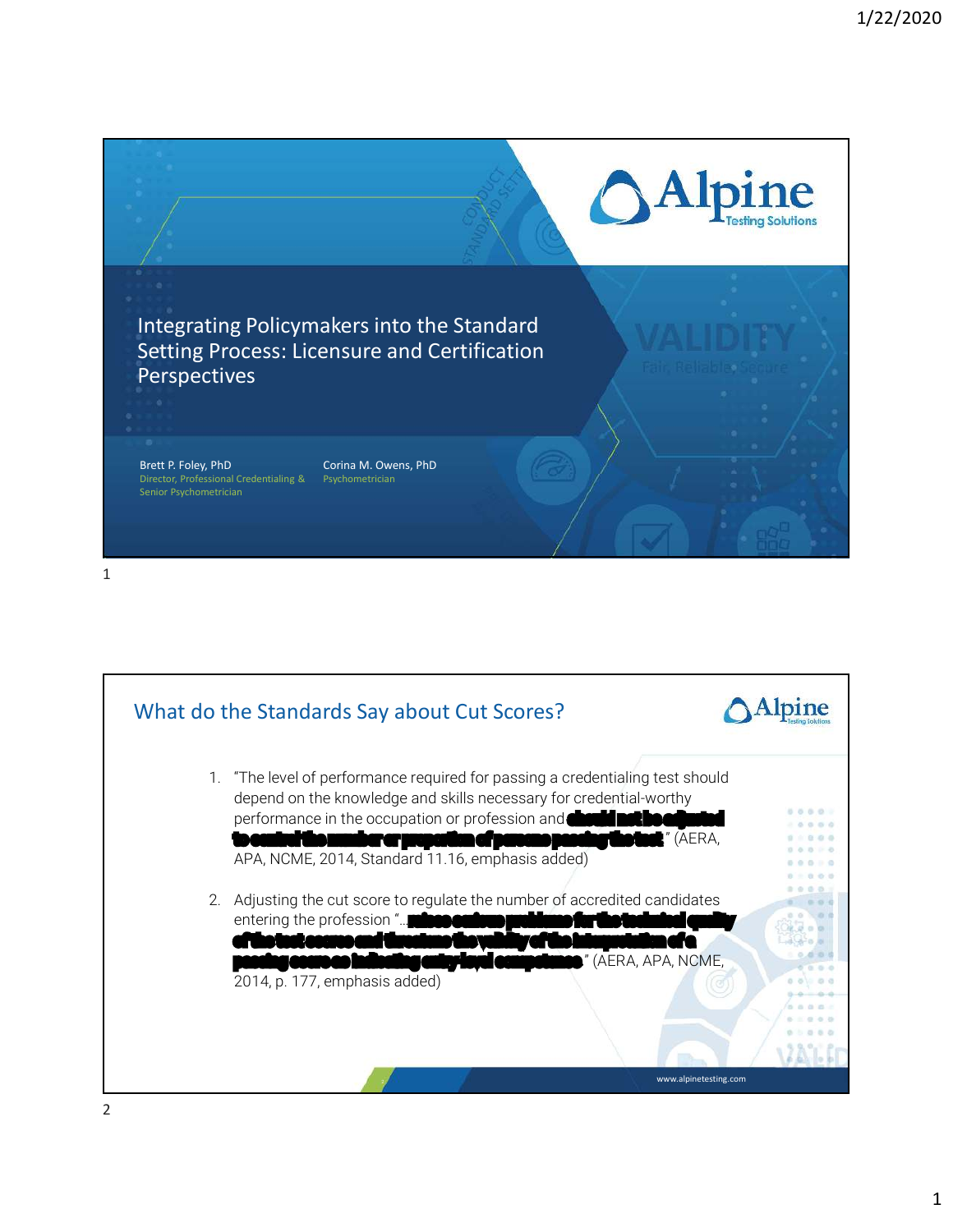

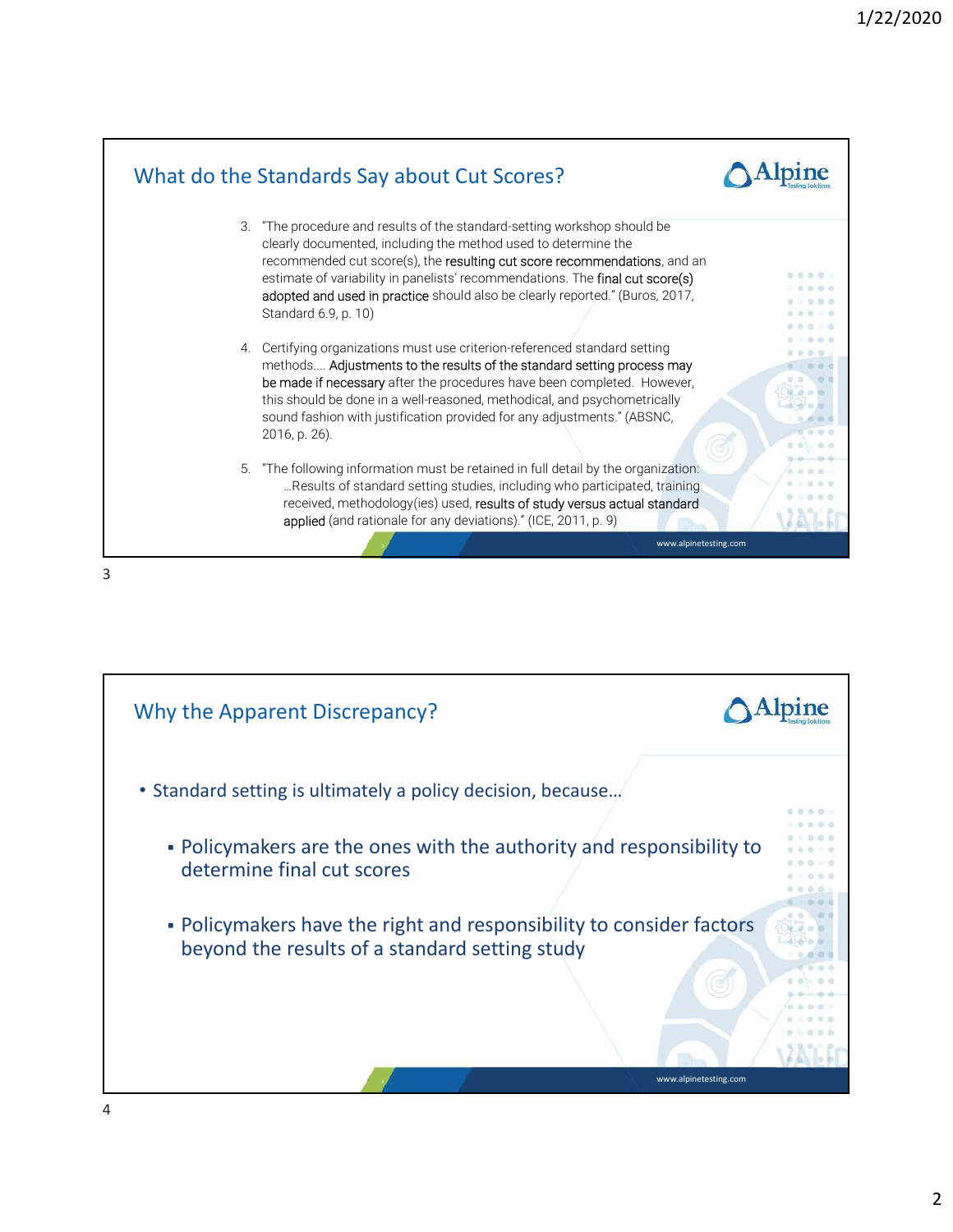



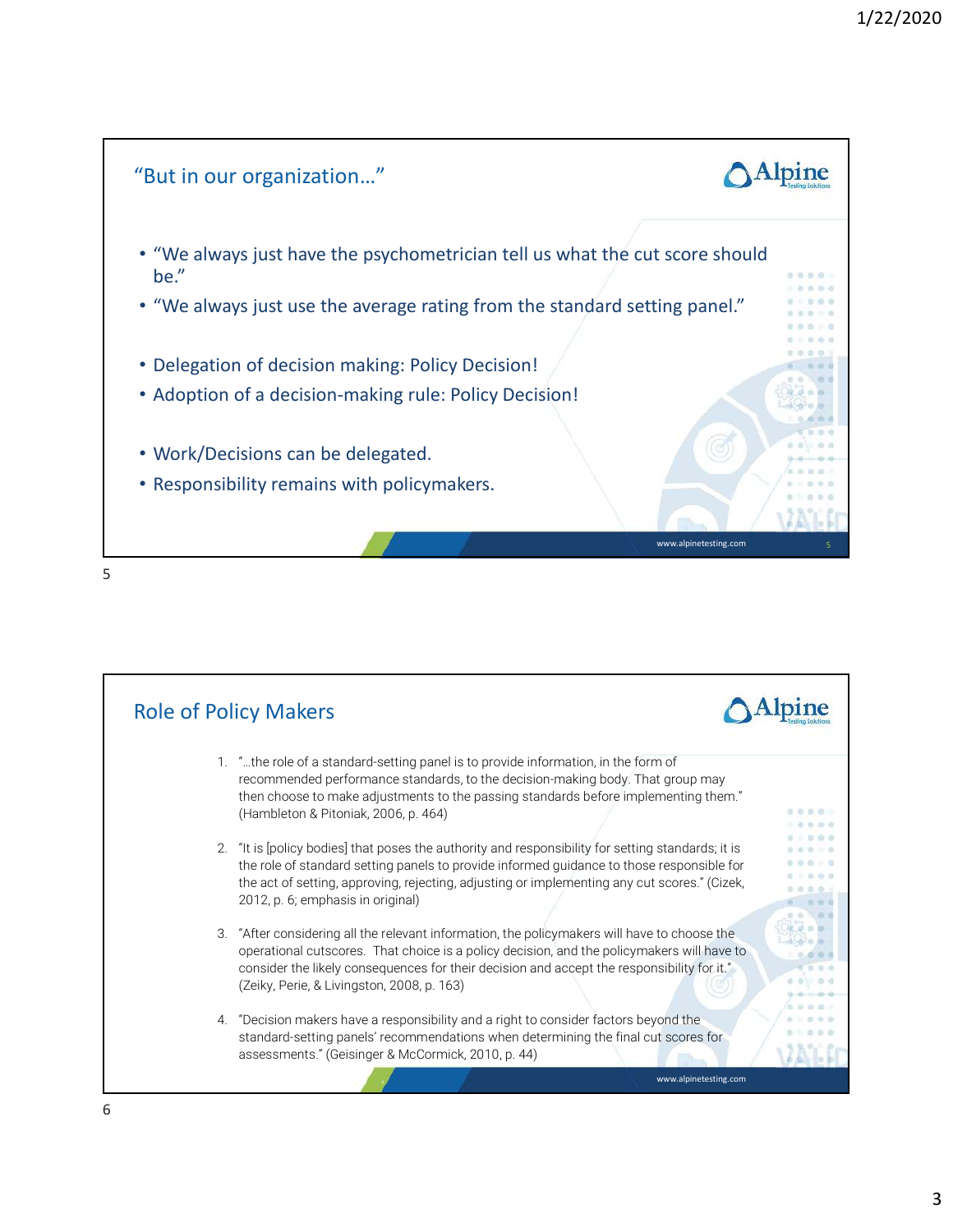

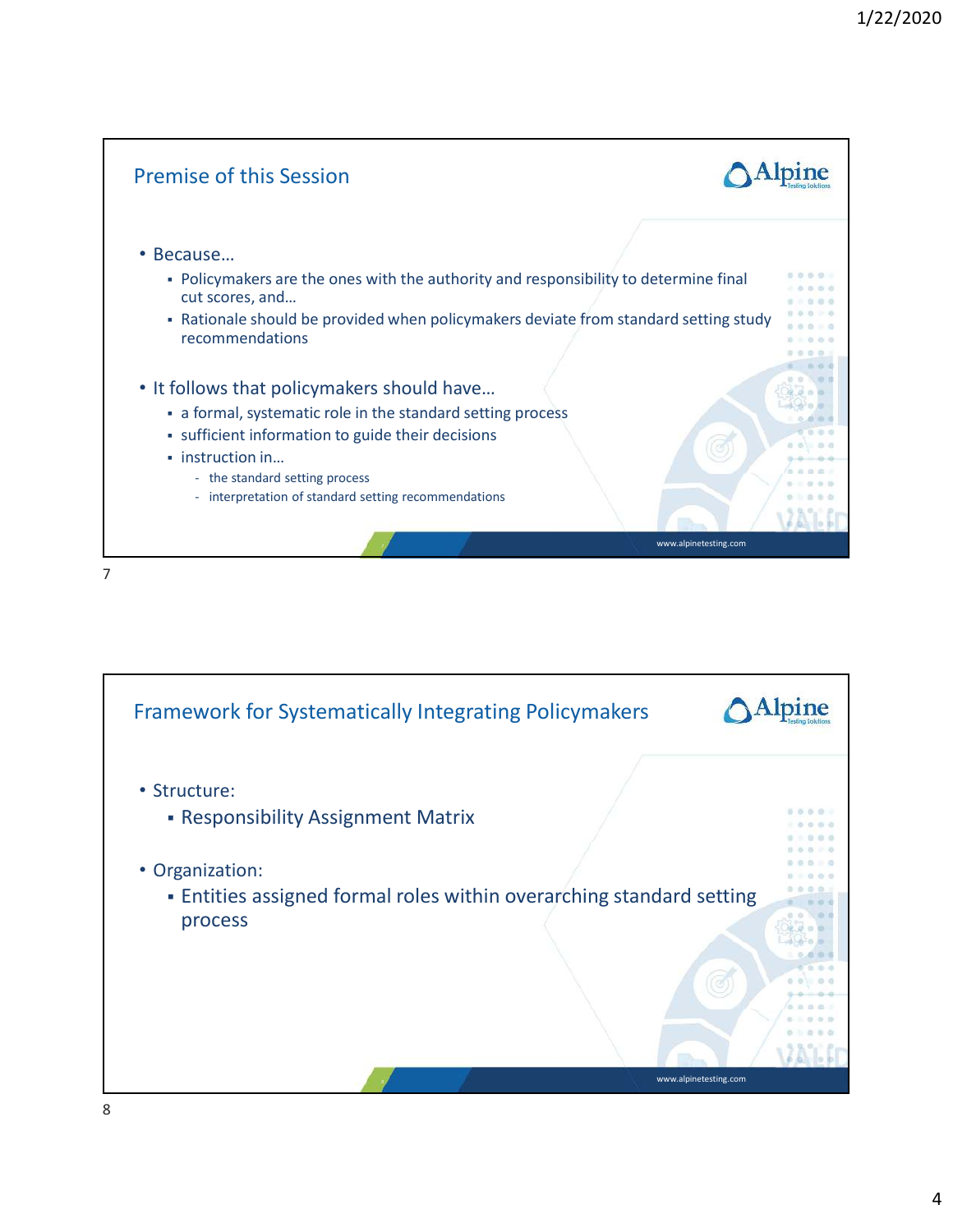

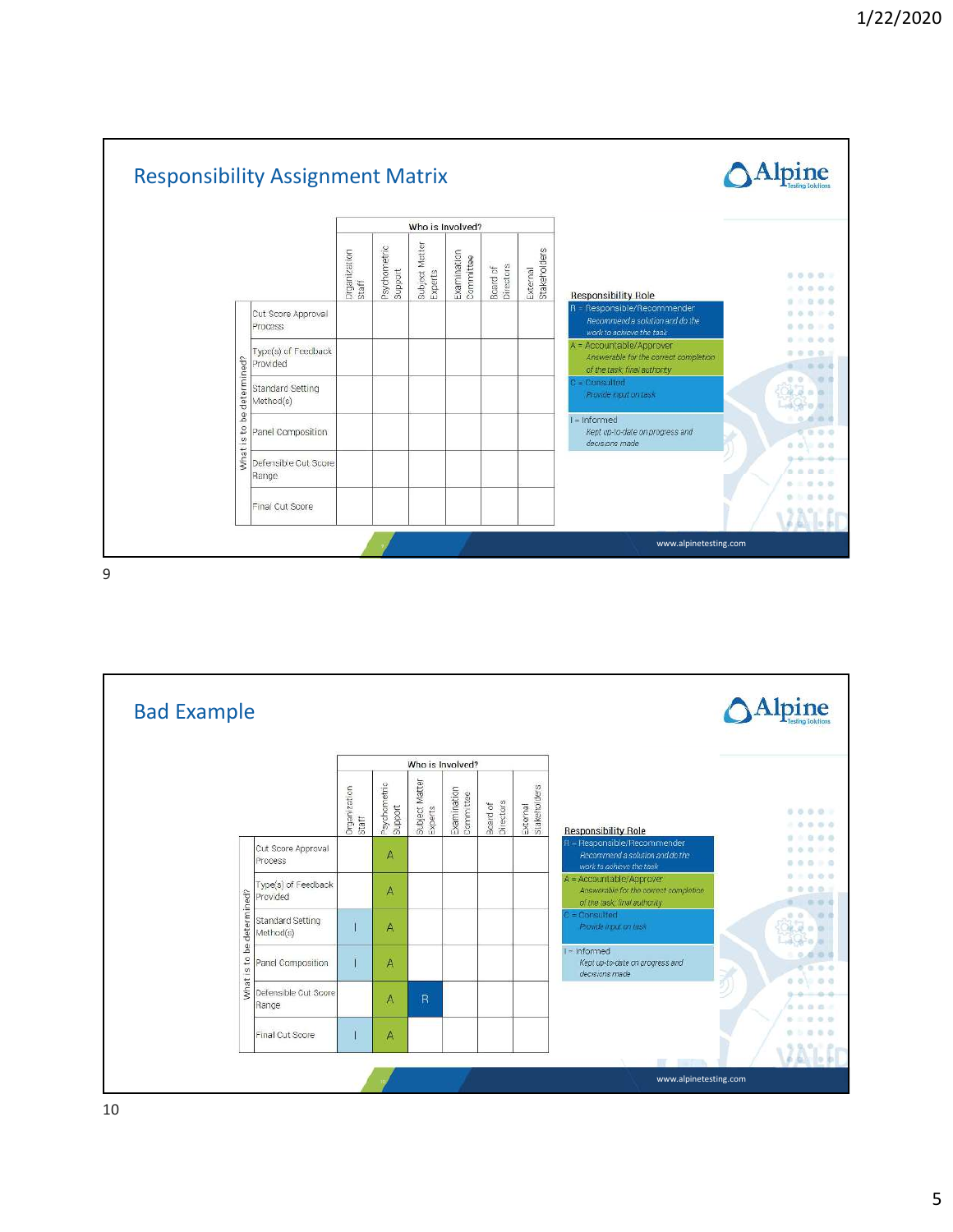

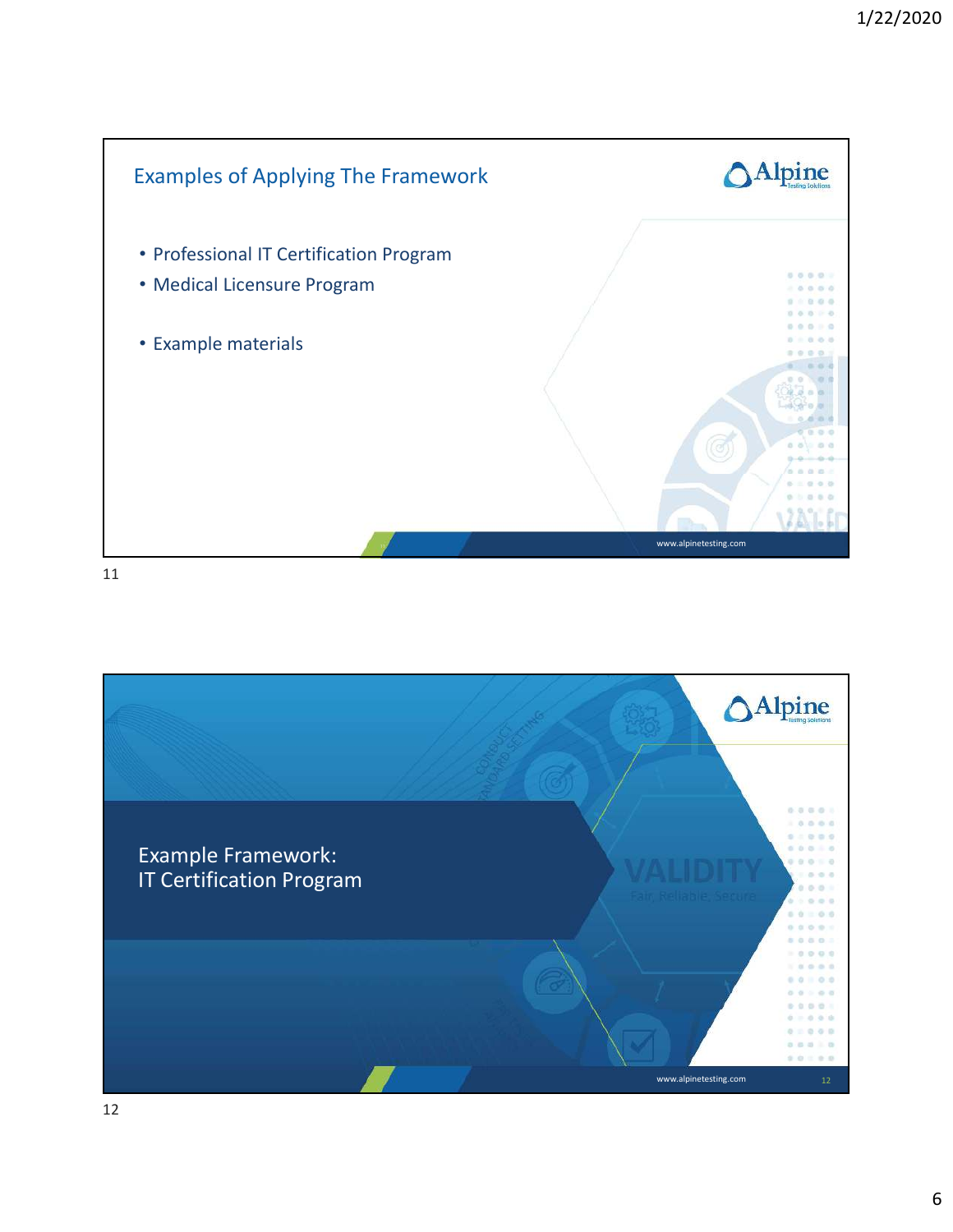

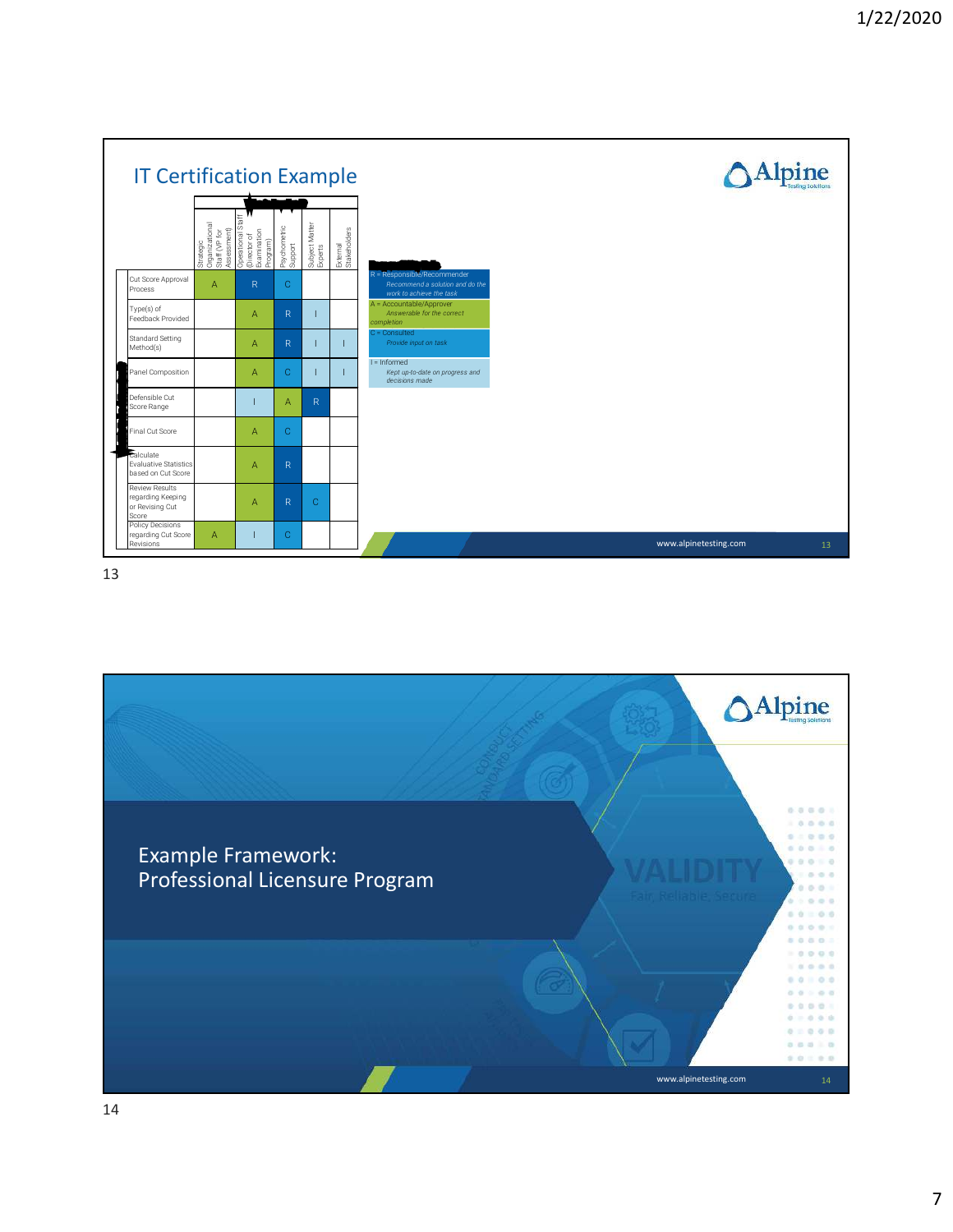

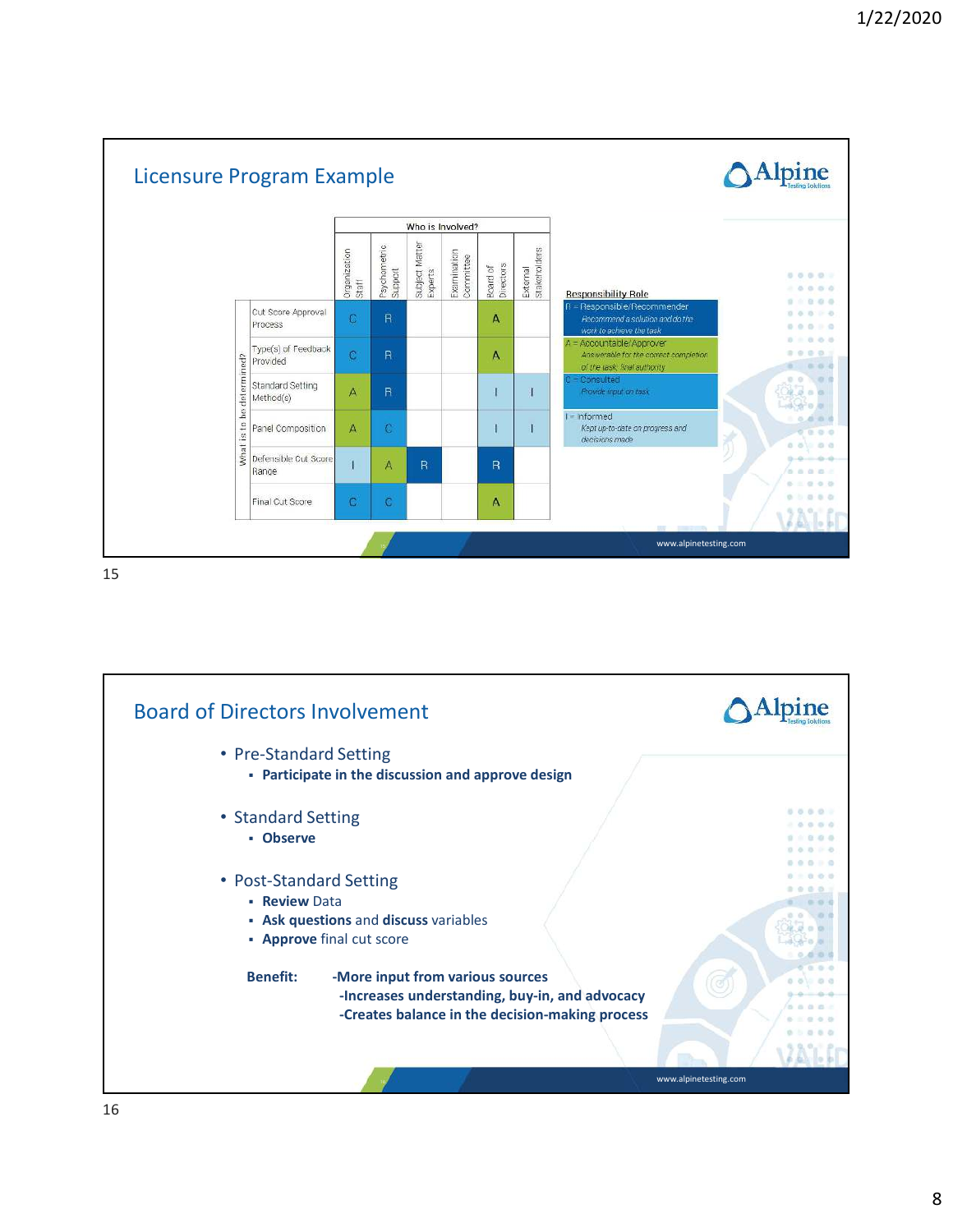

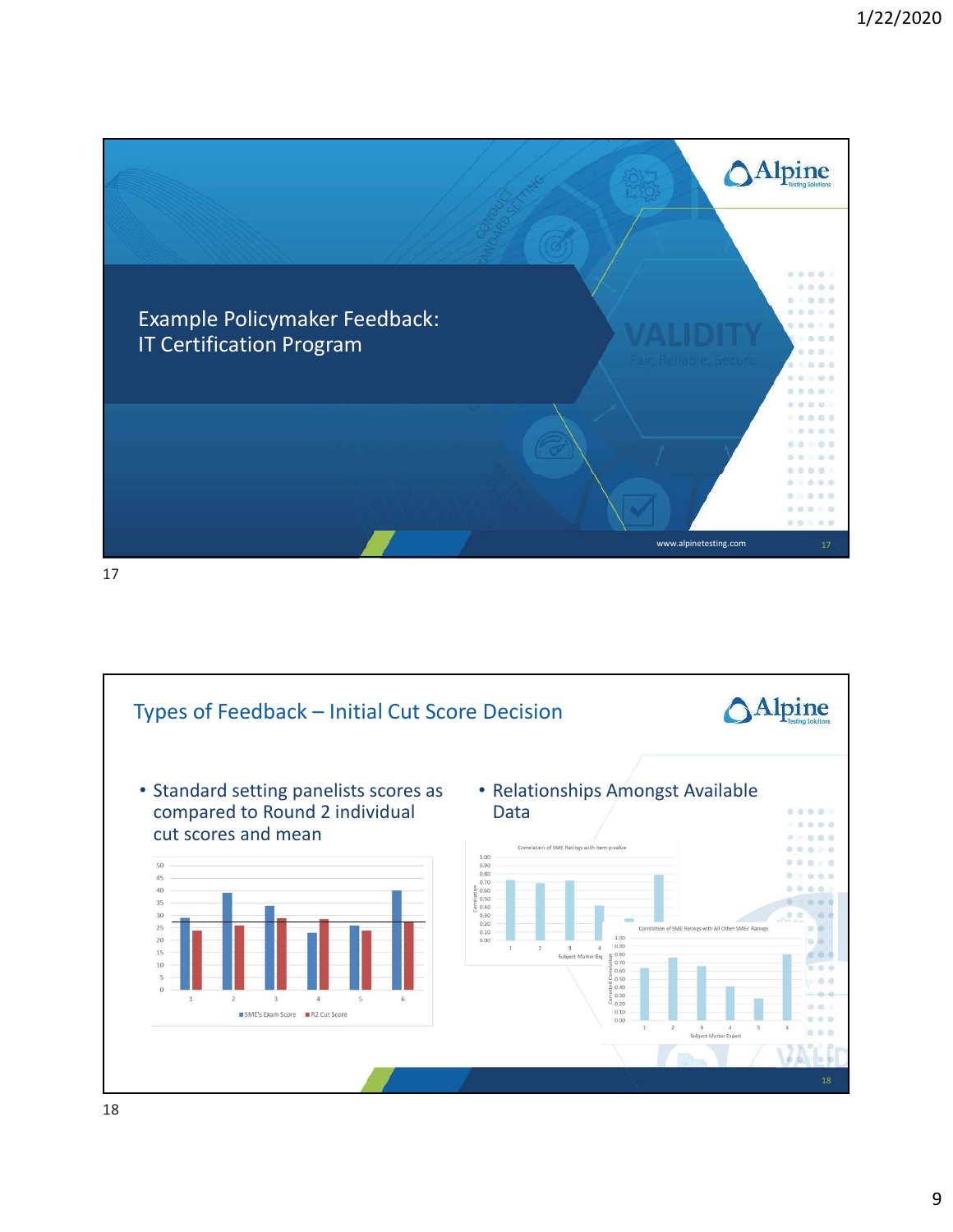

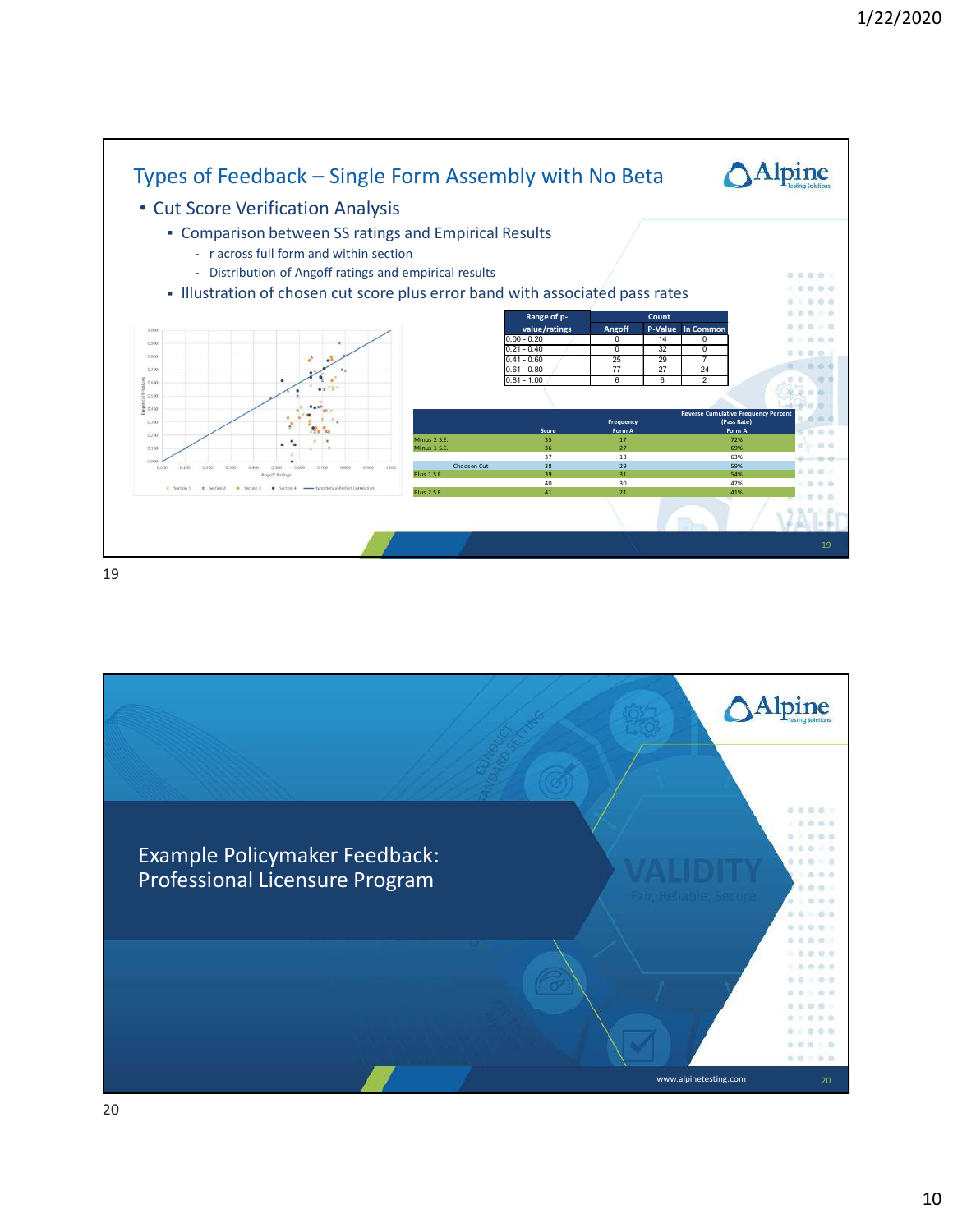![](_page_10_Figure_1.jpeg)

![](_page_10_Figure_3.jpeg)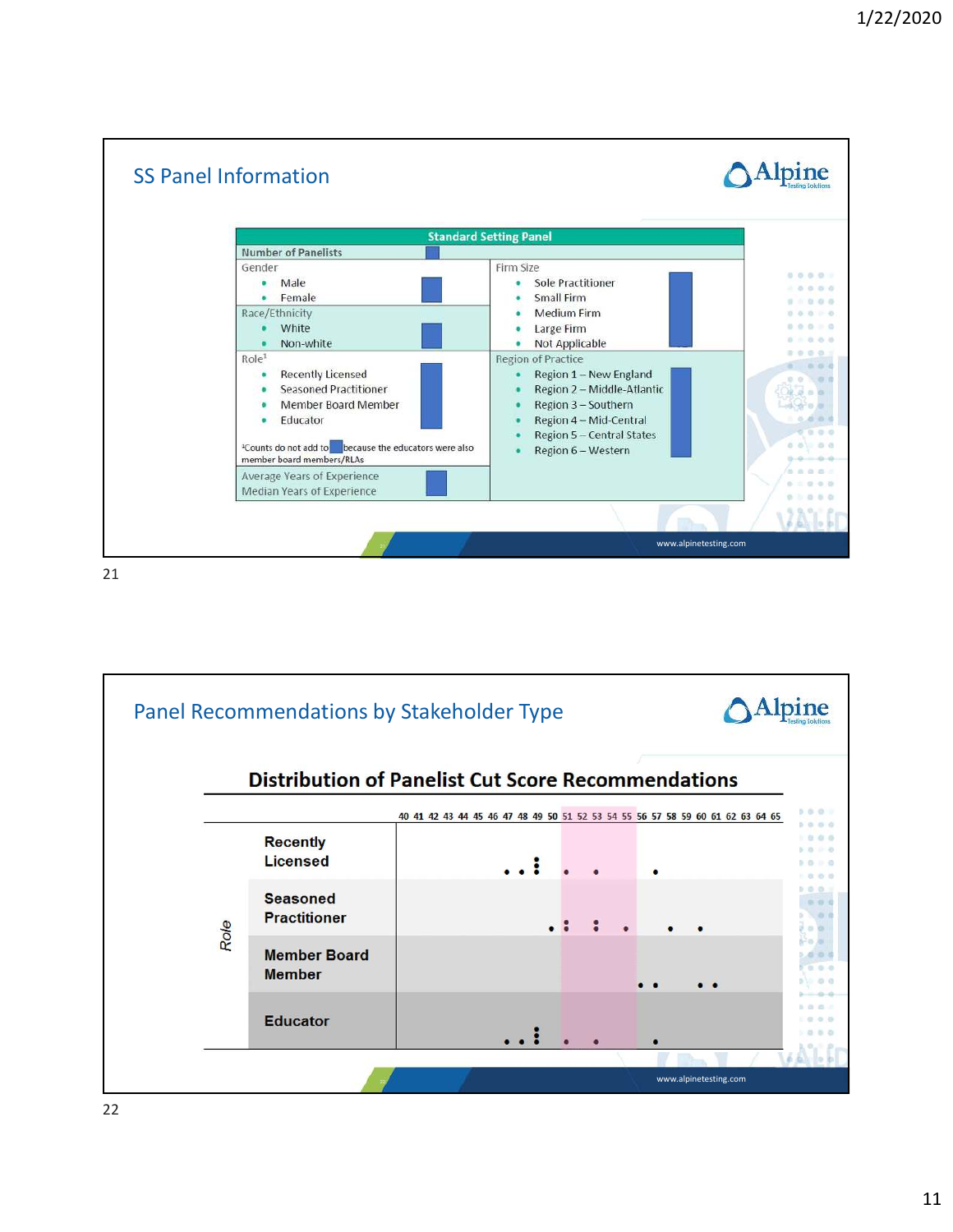![](_page_11_Figure_1.jpeg)

![](_page_11_Figure_3.jpeg)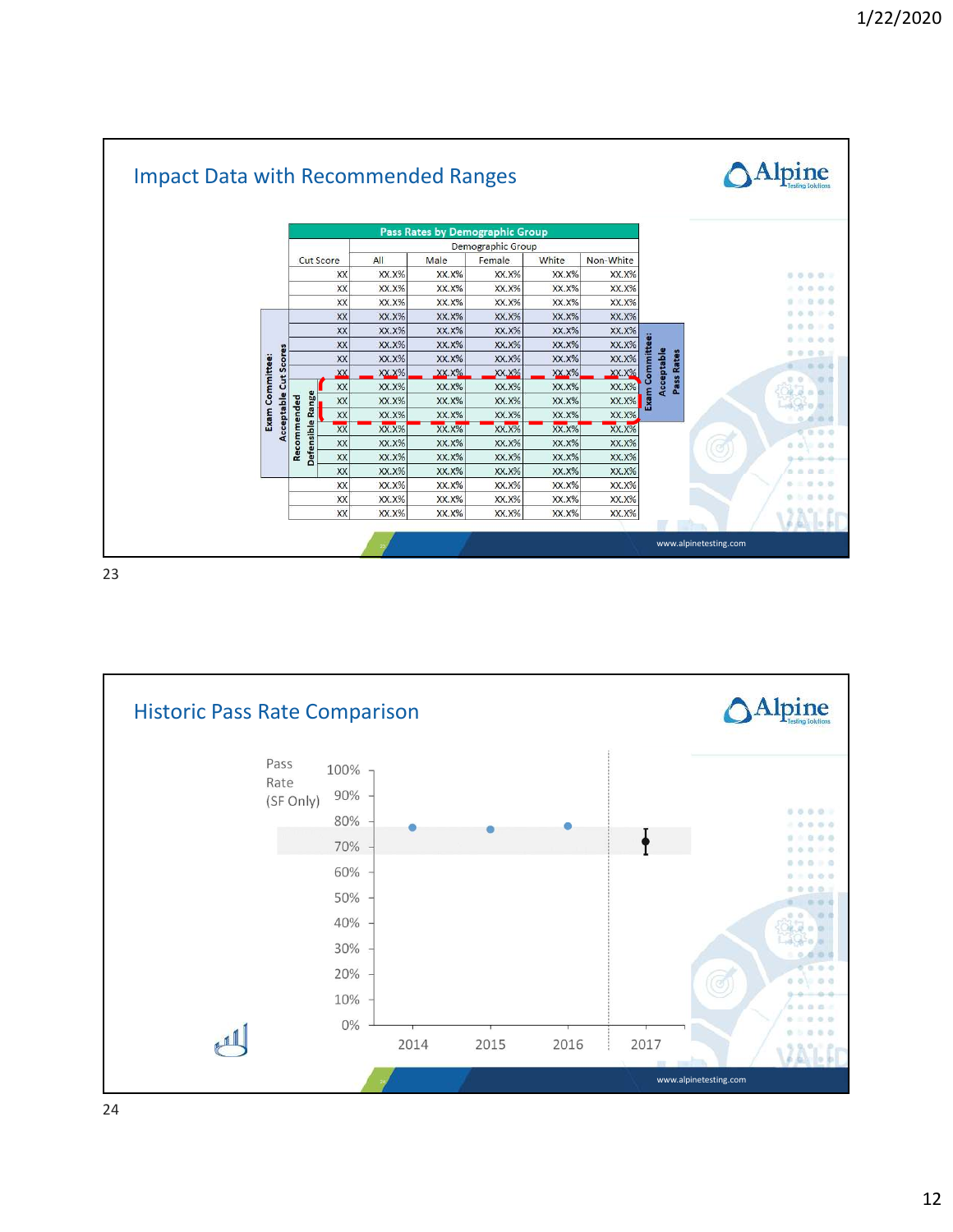![](_page_12_Figure_1.jpeg)

![](_page_12_Figure_3.jpeg)